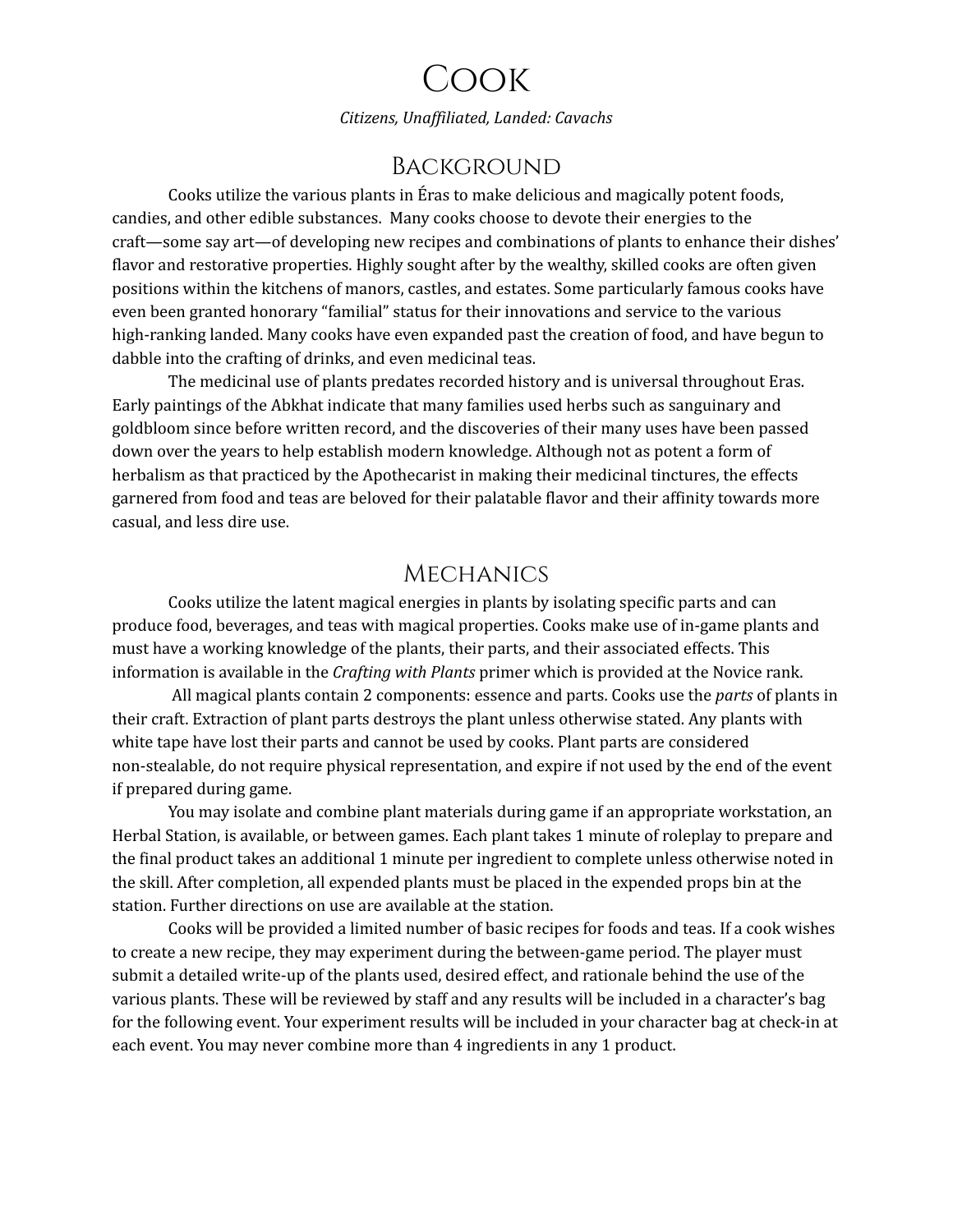## Progression

| <b>Level</b>  | Requirement                  | <b>Time</b> | <b>In-game Benefits</b>            |
|---------------|------------------------------|-------------|------------------------------------|
| <b>Novice</b> | Undertake 1 experiment over  |             | All novice skills unlocked.        |
|               | the course of each of 2      | $+2$ events | May experiment with basic recipes. |
|               | between-game periods.        |             | Information about plants.          |
| Journeyman    | Undertake 2 experiments over |             | All journeyman skills unlocked.    |
|               | the course of each of 2      | $+2$ events | May experiment with mild recipes   |
|               | between-game periods.        |             | and teas.                          |
| <b>Master</b> | Undertake 2 experiments over |             | All master skills unlocked.        |
|               | the course of each of 3      | $+3$ events | May experiment with potent         |
|               | between-game periods.        |             | recipes and teas.                  |
| Grandmaster   |                              |             | All grandmaster skills unlocked.   |
|               |                              |             | May experiment with concentrated   |
|               |                              |             | recipes and teas.                  |

*Note:* You will be provided with a teabag for any teas you manufacture. You must supply the props for any foods (including non-tea drinks) that you make. The method by which you obtain these foods is entirely up to you, but you should have the ingredients on a notecard for any players that wish to check for allergens. We ask that you avoid common allergens.

## **SKILLS**

*Note*: Each skill listed below is classified as an infinite-use skill, but it requires the indicated amount of materials and roleplay time.

## **NOVICE**

**Prepare Plant (0)** After 1 minute of roleplay, you may expend one magical plant and isolate one part from that plant. You may then spend 1 minute per part to combine all available components into either a tea or food item. Plant preparation can be performed as part of your between-game actions. Indicate the intended plants you wish to isolate and combine.

**Basic Recipe (1)** Use 1 plant part to make a food creating an effect of 1 CP in value per individual, to be shared amongst a maximum of 2 people.

**Basic Tea (1)** Use 1 plant part to brew a drink creating an effect of 2 CP in value.

## **JOURNEYMAN**

**Basic Recipe, Improved (2)** Prerequisite: *Basic Recipe*. Use 1 plant part to make a food creating an effect of 1 CP in value per individual, to be shared among a maximum of 4 people.

**Mild Recipe (2)** Prerequisite: *Basic Recipe*. Use 2 plant parts to make a food creating an effect of 2 CP in value per individual, to be shared among a maximum of 2 people.

**Mild Tea (2)** Prerequisite: *Basic Tea*. Use 2 plant parts to brew a drink creating an effect of 3 CP in value.